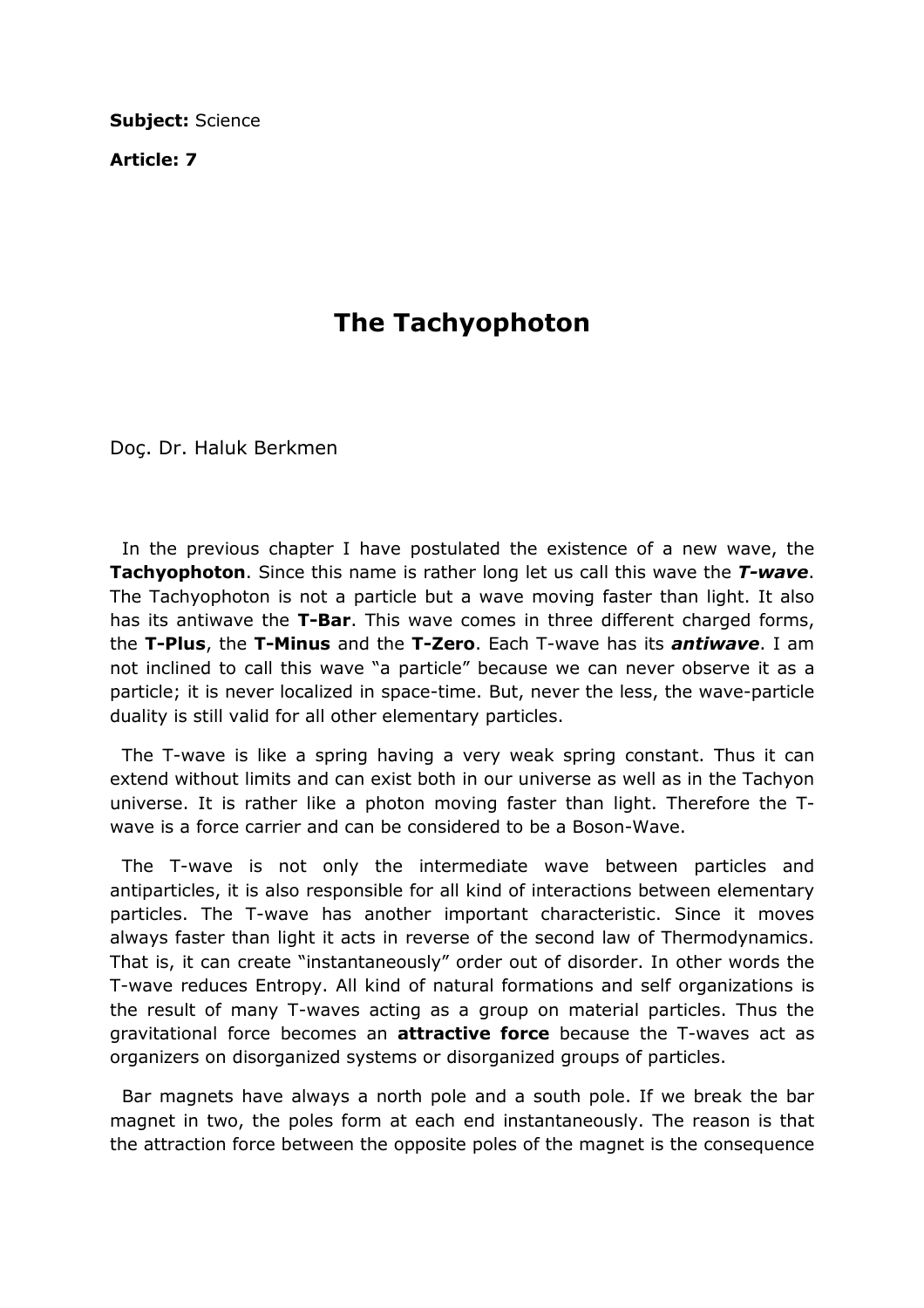of the order-forming T-waves. What we call "magnetic force lines" are the lines that the T-waves create. Below we see the magnetic force lines of a bar magnet.





 Although we cannot directly observe the T-waves themselves, we can observe their effect. The earth's magnetic field is also the consequence of the T-waves organizational power. We see that the magnetic force lines emerge from one pole and enter the other pole. This situation is because the T-waves have a fractal characteristic. That is, they are self referential, self similar and recursive.

 The magnetic force lines can also be observed on the human body. During an **MRI** (Magnetic resonance Imaging) scan the interaction between the patient and the recording instrument is not through the intermediary of any physical particle, but rather through the magnetic force lines. The MRI scanner is a tube surrounded by a giant circular magnet. The patient is placed on a moveable bed that is inserted into the magnet. The magnet creates a strong magnetic field that aligns the protons of hydrogen atoms within the body, which are then exposed to a beam of radio waves. This spins the various protons of the body, and they produce "a faint signal" that is detected by the receiver portion of the MRI scanner. The receiver information is processed by a computer, and an image is produced. But the faint signals can only be explained as being force lines created by the T-waves. This is because the whole body has been transformed into a collection of tiny bar magnets.

The T-waves are also responsible for instantaneous and faster than light information transfer. The EPR thought experiment was formulated by Einstein, Podolsky and Rosen in 1935 as a challenge to the Quantum Theory.